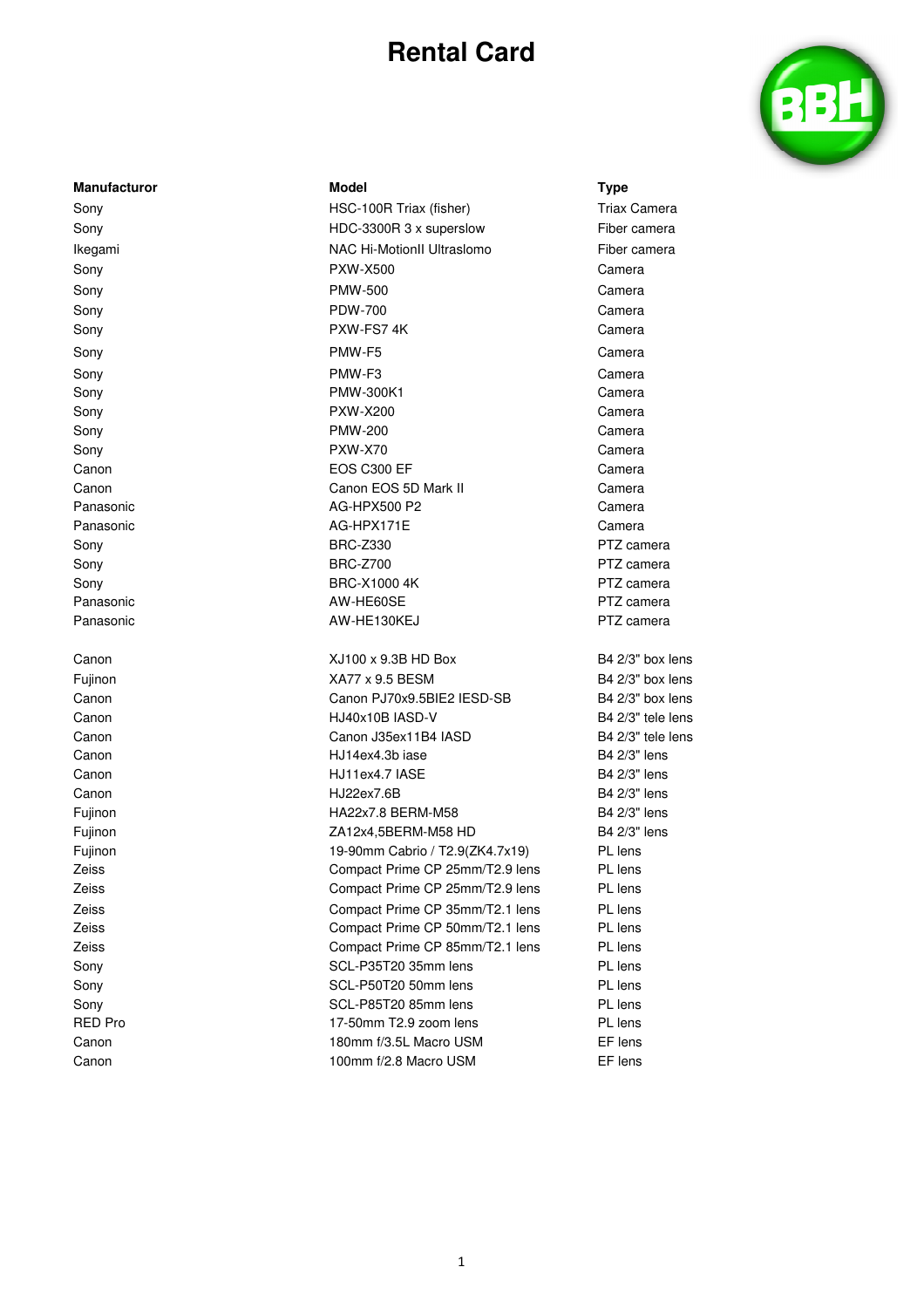

### **Manufacturor 1986 Model Model Model Type**

- Canon 16-35mm f/2.8L II USM EF lens Canon 24-105mm f/4L IS USM EF lens Canon **11-24 MM 4,0L USM EF lens** Canon **24-70mm f/2.8L II USM** EF lens Canon 17-55mm f/2.8 IS USM EF lens Canon 70-200mm f/2.8L USM EF lens Tokina Tokina AT-X PRO 11-16 DXII EF lens Samyang T1.5/24mm lens, EF lens Samyang **EF** lens T1.5/35mm lens **EF** lens Samyang **EF** lens T1.5/85mm lens **EF** lens
- Sachtler **Video 18 head & Speed lock legs** Tripod system Sachtler **Sachtler Sachtler Sachtler Sachtler Tripod system Video 90 head & OB2000 legs Tripod system** Sachtler **Sachtler** Constant Mideo 25 head & Speed lock legs Tripod system Sachtler **Sachtler** Constant Mideo 15 head & Speed lock legs Tripod system Sachtler **Sachtler Video 10 head & Speed lock legs** Tripod system Sachtler **Ace Sachtler Ace Sachtler** Tripod system Cartoni C60-S OB system tripod head & legs Tripod system Cartoni Cartoni Omega tripod head & legs Tripod system
- Wisycom **MCR 40 receiver** Wisycom **Wireless audio** Wisycom **MCR 41 receiver** Wireless audio Wireless audio Wisycom **MCR 42 receiver** Wisycom **Wireless** audio Wisycom **MRK 950-I Dual receiver Wireless audio** Wireless audio Wisycom **MRK 950-W Modular Dual Diversity RX** Wireless audio Wisycom **MTH 300 handheld transmitter** Wireless audio Wisycom MTH 301-B3 handheld transmitter Wireless audio Wisycom **MTP 30 transmitter** Wireless audio Wisycom **SPL214AW UHF Antenna Splitter** Wireless audio Wisycom UPK300E programmer Wireless audio Wisycom LBNA UHF Wideband Antenna Wireless audio Wisycom MAT 243 Diversity Matrix Wireless audio Sennheiser SK 2000 transmitter SK 2000 transmitter SK 2000 transmitter SK 2000 transmitter SK 2000 transmitter Sennheiser EK 2000 receiver Wireless audio Sennheiser EK100 receiver Wireless audio Sennheiser EK300 receiver Wireless audio Sennheiser EW-112 microport Wireless audio Sennheiser SK100 transmitter Wireless audio Sennheiser SK300 transmitter Wireless audio Sennheiser SK500 transmitter Wireless audio Sennheiser **SKM100** wireless handmic Wireless audio Audio Limited DX2040 receiver Wireless audio Audio Limited **TX2040** transmitter **TX2040** transmitter Wireless audio Audio Limited Mini TX2040 transmitter Wireless audio Audio Limited **Audio Limited CXIR Envoy** Communist Construction CXIR Envoy

Sound device **664 Field Production Mixer 6 ch** Audio mixer Sound device **788T** Field Production Mixer 8 ch Audio mixer Sound device **552 Field Production Mixer 5ch** Audio mixer Sound device **302 Compact Production Field Mixer 3 ch** Audio mixer SQN 5S stereo mixer Audio mixer SQN 4S stereo mixer Audio mixer SNQ 2S stereo mixer Audio mixer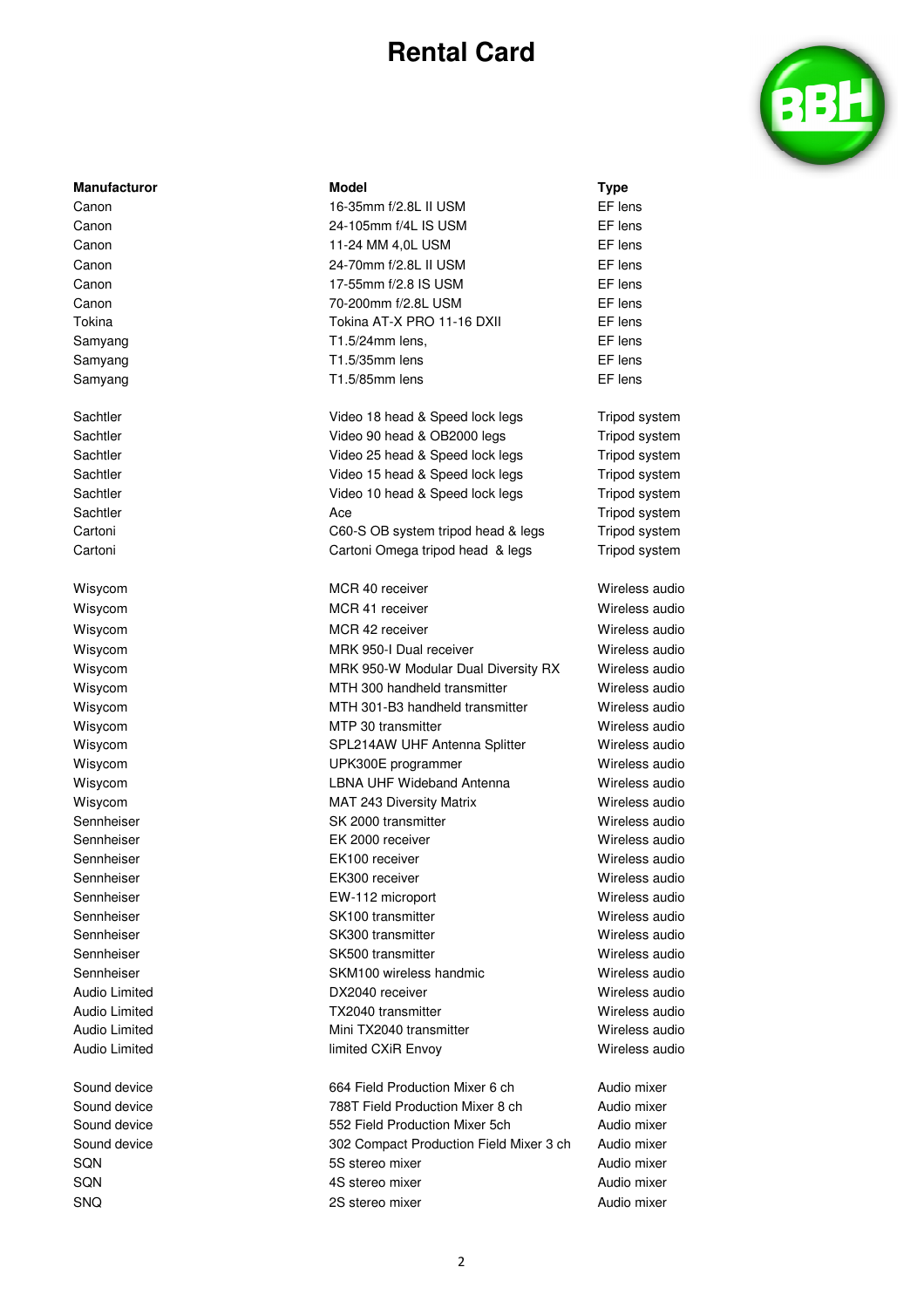

| <b>Manufacturor</b>   | <b>Model</b>                                           | Type                  |  |
|-----------------------|--------------------------------------------------------|-----------------------|--|
| Yamaha                | DM1000 VCM digital production console 48 in Audio desk |                       |  |
| Yamaha                | DM2000 VCM digital production console 96 in Audio desk |                       |  |
| Yamaha                | Yamaha LS9-32 32/64 digi mixer                         | Audio desk            |  |
| Yamaha                | CL1 digital mixing console                             | Audio desk            |  |
| Yamaha                | CL5 digital mixing console                             | Audio desk            |  |
|                       |                                                        |                       |  |
| Panasonic             | AV-HS6000 2M/E Production Switcher                     | Video Switcher        |  |
| Panasonic             | AV-HS450 HD/SD Switcher                                | Video Switcher        |  |
| Panasonic             | AV-HS410 HD/SD Multi-Format Live Switch                | Video Switcher        |  |
| Panasonic             |                                                        | 87 Video Switcher     |  |
| Panasonic             | AG-HMX100EJ digital AV mixer                           | <b>Video Switcher</b> |  |
| Ross                  | Carbonite 2M/E Live production switcher                | Video Switcher        |  |
| Roland                | VR-50 HD multi format AV mixer                         | Video Switcher        |  |
| <b>Grass Valley</b>   | Kayak HD-300 3 M/E 72 inputs                           | Video Switcher        |  |
| TriCaster             | TCXD8000 video mixer                                   | Video Switcher        |  |
| <b>EVS</b>            | XT3 HD/SD 6 ch                                         | Recorder              |  |
| <b>EVS</b>            | $XT2+HD/SD 6 ch$                                       | Recorder              |  |
| <b>AJA</b>            | Ki Pro portable                                        | Recorder              |  |
| BlackMagic            | HyperDeck Studio Pro 2                                 | Recorder              |  |
| Sony                  | PDW-HD1500 XDCAM                                       | Recorder              |  |
| Sony                  | PMW-1000 HD422 SxS                                     | Recorder              |  |
| Nila                  | Zaila HMI LED 40 W                                     | Lights                |  |
| Nila                  | Varsa HMI LED 75 W                                     | Lights                |  |
| Nila                  | Boxer HMI LED 200 W                                    | Lights                |  |
| Nila                  | Arina HMI LED 800 W                                    | Lights                |  |
| Dedolight             | 150 w                                                  | Lights                |  |
| Arri                  | Compact 1200 W HMI Fresnell                            | Lights                |  |
| Joker                 | Bug 1600 W HMI K5600                                   | Lights                |  |
| <b>BrotherBrother</b> | Area 48 LED                                            | Lights                |  |
| Kino Flo              | Divalite 400                                           | Lights                |  |
| <b>SWIT</b>           | S-2120 1x1 LED panel                                   | Lights                |  |
|                       |                                                        |                       |  |
| Mercedes              | Sprinter Shooter4 OB Van                               | Vehicles              |  |
| Volkswagen            | Crafter Shooter6 OB VAN                                | Vehicles              |  |
| Volkswagen            | Crafter Shooter7 OB VAN                                | Vehicles              |  |
| Ford                  | F-550 HAWK studio in buss                              | Vehicles              |  |
| Fiat                  | Auto Camper                                            | Vehicles              |  |
| Aviwest               | DMNG PRO180-RA                                         | Transmission          |  |
| Aviwest               | AW-STA24 4ch Studio server                             | Transmission          |  |
| Swit                  | S-4904R receiver                                       | Transmission          |  |
| Swit                  | S-4904T transmitter                                    | Transmission          |  |
| <b>Vislink</b>        | L1500 HD/SD transmitter                                | Transmission          |  |
| Vislink               | L1700 HD/SD transmitter                                | Transmission          |  |
| Teradek               | Cube TX 155 / RX 355                                   | Transmission          |  |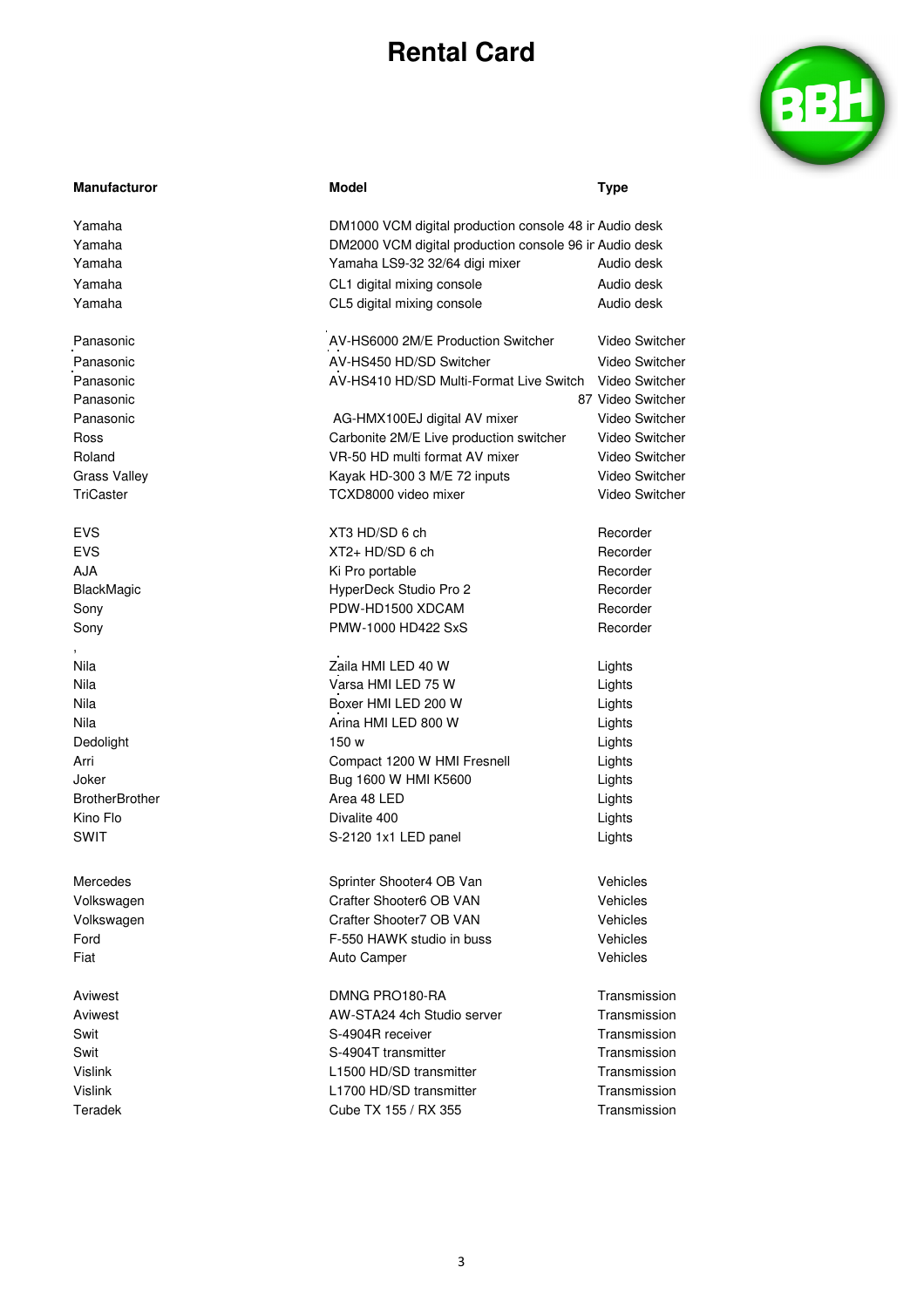

| <b>Manufacturor</b> | <b>Model</b>                  | <b>Type</b> |
|---------------------|-------------------------------|-------------|
| Easyrig             | 2.5 400N                      | Rigs        |
| Easyrig             | 3.0 500N                      | Rigs        |
| Easyrig             | 3.0 400N                      | Rigs        |
| Easyrig             | 3.0 600N                      | Rigs        |
| Easyrig             | Mini                          | Rigs        |
| Tilta               | Rig DV Rig                    | Rigs        |
| Tilta               | Rig BS-T10 for FS7            | Rigs        |
| Tilta               | Rig ES-T15 for FS7            | Rigs        |
| Vocas               | DV rig for Sony PMW-F3 camera | Rigs        |
| Zacuto              | FS7 recoil kit                | Rigs        |

JVC 17" HD minitor Monitor TVLogic 7" LCD HD Monitor TVLogic 6.5" VFM-058W LCD HD Monitor Plura **Plura 24" HQ 10bit** Monitor Monitor Samsung **40"** UE40C6005 LCD Monitor NEC MultiSync V423-TM 42" touch screen Monitor Samsung **46"** UE46B7070 LCD Monitor Samsung **46" UE46C6805US LCD** Monitor Samsung 60" UE60D8005 LCD Monitor Samsung **63" PS63C7705YS** plasma Samsung UHD 75" LED screen Monitor

Riedel **Artist 32 mainframe** Communication Riedel **Artist S** mainframe Communication **Communication** Riedel **Example 2016** PCP 2016P intercom desktop panel Communication Riedel **RCP 2016P** intercom rack panel Communication Clear-Com HME DX200 4 up systemCZ11432 Communication Clear-Com HME BS200 Basestation Communication Clear-Com HME DX200 Basestation Communication Clear-Com HME BP200 Beltpack transmitter Communication Clear-Com HME BP210 Beltpack transmitter Communication Motorola Communication Communication GP340 walkie Communication Communication Kirisun Communication **PT5200 VHF walkie** Communication

Stanton Grip Grip Jimmy Jib 11 m crane Grip Grip Porta-Jib Traveller Grip Libec JB50 Telescopic Jib Arm Grip Onboard Onboard Dolly Grip Steadicam Archer Grip

BlackMagic **BlackMagic** Smart Videohub 16x16 Routers BlackMagic **Smart Videohub 40x40** Routers Routers BlackMagic **Enterprise VideoHub** Routers Routers Network **Network Network VD128128 HD Serial router Routers** Routers